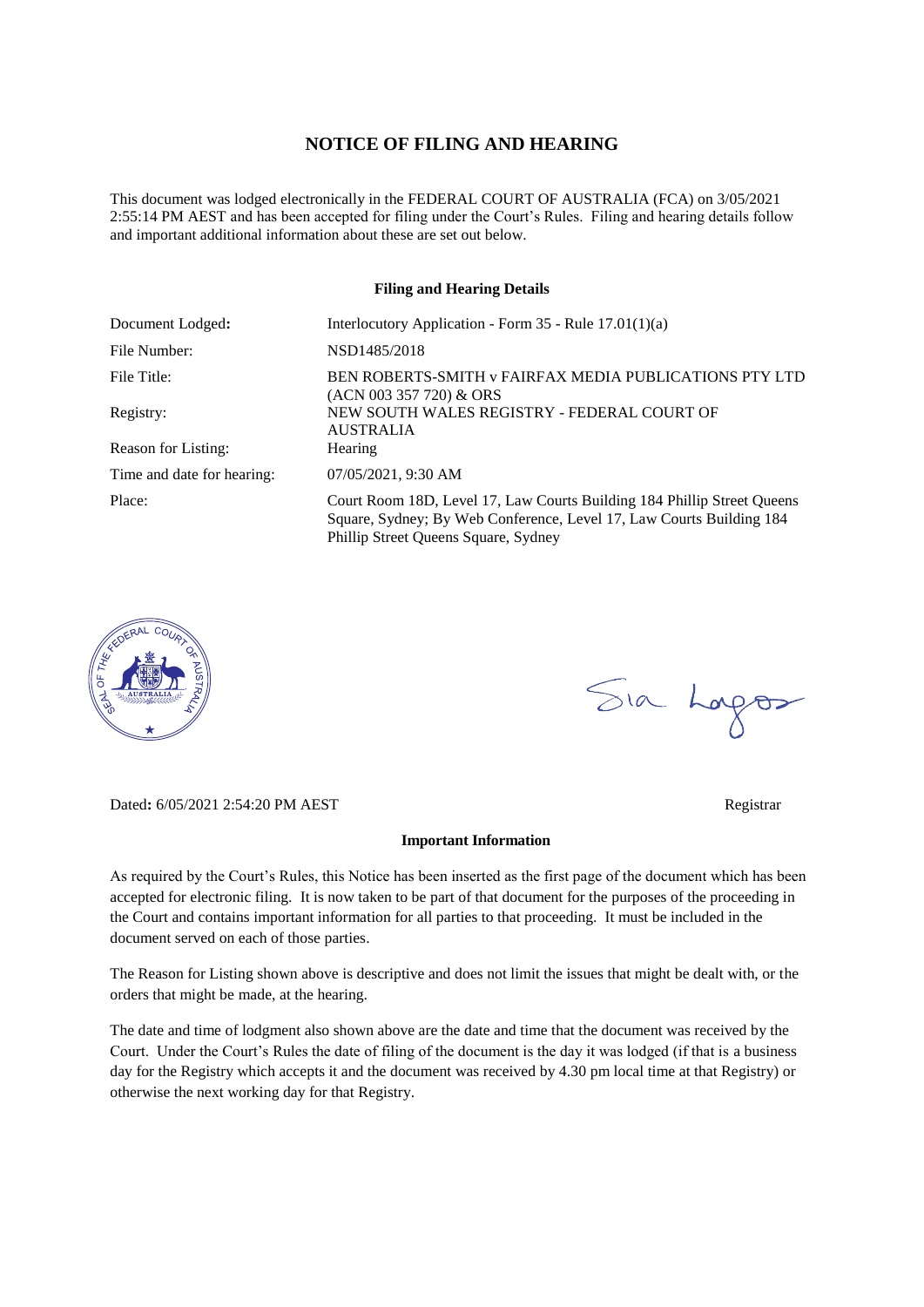Form 35 Rule 17.01(1)



# **Interlocutory application**

No: NSD 1485 of 2018

Federal Court of Australia District Registry: New South Wales Division: General

## **BEN ROBERTS-SMITH**

Applicant

**FAIRFAX MEDIA PUBLICATIONS PTY LTD** and others **Respondents** 

To the respondents

Person 35 applies for the interlocutory orders set out in this application.

The Court will hear this application, or make orders for the conduct of the proceeding, at the time and place stated below. If you or your lawyer do not attend, then the Court may make orders in your absence.

**Time and date for hearing**: 9.30am on 7 May 2021

**Place**: Law Courts Building, 184 Phillip Street, Queen's Square Sydney, New South Wales

Date: 3 May 2021

Signed by an officer acting with the authority of the District Registrar

|                            | Filed on behalf of |                                                | Person 35 (third party) |              |               |
|----------------------------|--------------------|------------------------------------------------|-------------------------|--------------|---------------|
| Prepared by                |                    |                                                | Justine Munsie          |              |               |
| Law firm                   |                    | Addisons                                       |                         |              |               |
| Tel                        | 02 8915 1011       |                                                | Fax                     | 02 8916 2000 |               |
| Email                      |                    | justine.munsie@addisons.com                    |                         |              |               |
| <b>Address for service</b> |                    | Level 12, 60 Carrington Street Sydney NSW 2000 |                         |              |               |
|                            |                    |                                                |                         | $-$          | 1.01100100111 |